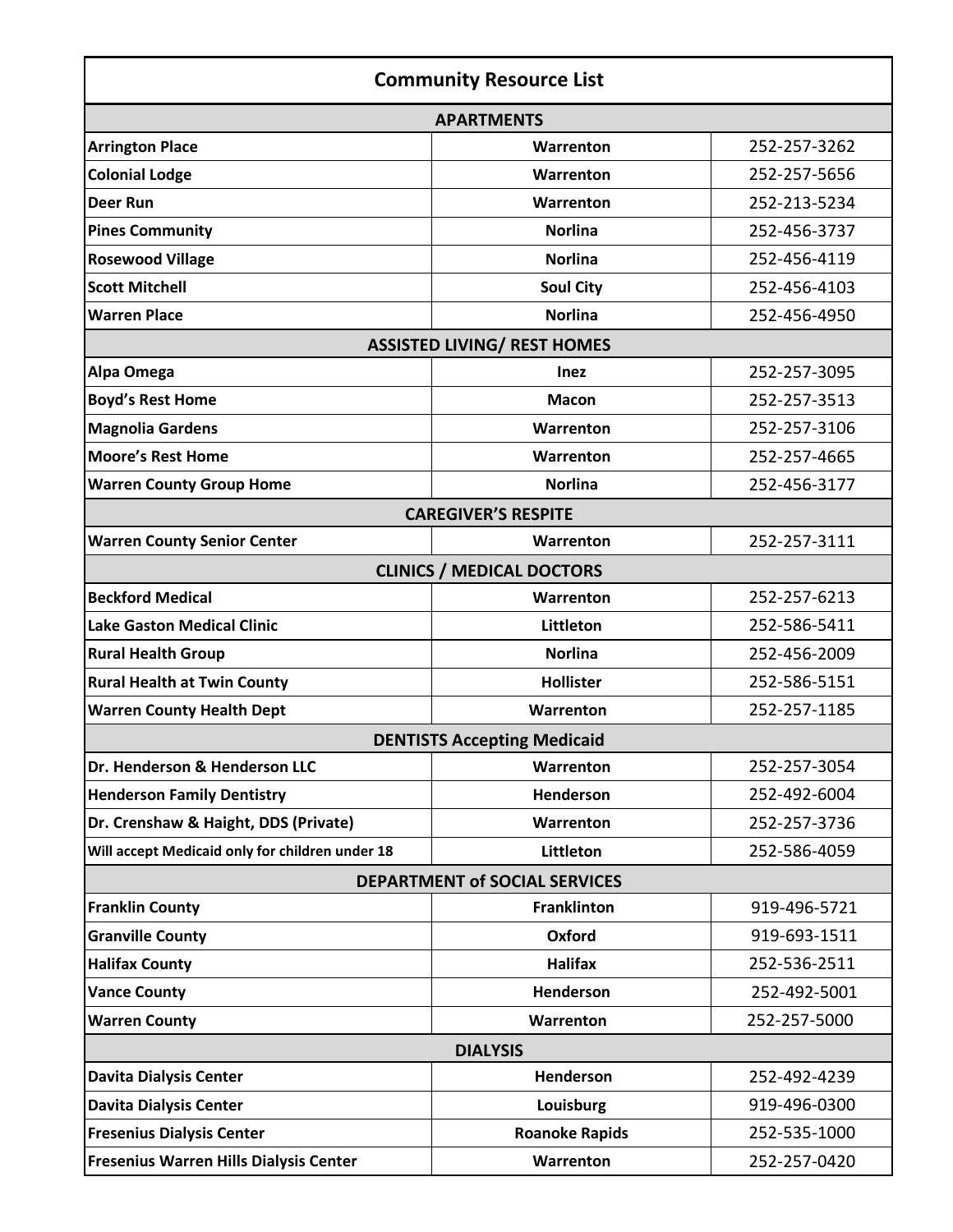| <b>DISABILITY</b>                                 |                                  |              |  |
|---------------------------------------------------|----------------------------------|--------------|--|
| <b>Social Security Administration</b>             | <b>Henderson</b>                 | 877-628-6584 |  |
| <b>Warren County Social Service</b>               | Warrenton                        | 252-257-3242 |  |
| <b>DOMESTIC VIOLENCE</b>                          |                                  |              |  |
| Safe Space                                        | Louisburg                        | 800-620-6120 |  |
| Infinite Possibilities, Inc                       | <b>Henderson</b>                 | 252-431-1926 |  |
|                                                   | DURABLE MEDICAL EQUIPMENT/OXYGEN |              |  |
| <b>Sun Medical</b>                                | <b>Henderson</b>                 | 252-438-4360 |  |
| Lincare                                           | Henderson                        | 252.433.8801 |  |
|                                                   | <b>EDUCATION</b>                 |              |  |
| N.C. Cooperative Extension Service                | Warrenton                        | 252-257-3640 |  |
| <b>Vance Granville Community College</b>          | <b>Henderson</b>                 | 252-492-2061 |  |
| <b>Vance Granville Community College</b>          | <b>Warren Campus</b>             | 252-257-1900 |  |
| <b>Warren County Health Department</b>            | Warrenton                        | 252-257-1185 |  |
| <b>Warren County School Administration Office</b> | Warrenton                        | 252-257-3184 |  |
| <b>Warren Family Institute</b>                    | Warrenton                        | 252-257-1134 |  |
|                                                   | <b>EMERGENCY SERVICES</b>        |              |  |
| <b>EMERGENCY / FIRE</b>                           |                                  | 911          |  |
| Fire/EMS                                          | Warrenton                        | 252-257-1191 |  |
| <b>Warren County Dept. of Social Services</b>     | Warrenton                        | 252-257-5000 |  |
| <b>Warren County Sheriff's Dept.</b>              | Warrenton                        | 252-257-3364 |  |
|                                                   | <b>EYE CARE</b>                  |              |  |
| <b>Family Eye Care</b>                            | Warrenton                        | 252-257-3675 |  |
| <b>Family Eye Care</b>                            | <b>Henderson</b>                 | 252-438-6132 |  |
| <b>Family Eye Care</b>                            | Louisburg                        | 252-496-2071 |  |
|                                                   | <b>FAMILY RESOURCES</b>          |              |  |
| <b>Department of Social Services</b>              | Warrenton                        | 252-257-5000 |  |
| John 3:16 Center                                  | Littleton                        | 252-586-1800 |  |
| <b>FINANCIAL COUNSELING</b>                       |                                  |              |  |
| <b>NC Cooperative Extension Service</b>           | Warrenton                        | 252-257-3640 |  |
| <b>Warren Family Institute</b>                    | Warrenton                        | 252-257-1134 |  |
| <b>FOOD</b>                                       |                                  |              |  |
| <b>Food Bank Loaves and Fishes</b>                | Warrenton                        | 252-257-1160 |  |
| <b>Department of Social Services</b>              | Warrenton                        | 252-257-3242 |  |
| John 3:16 Center                                  | Littleton                        | 252-586-1800 |  |
| <b>Senior Center Meals on Wheels</b>              | Warrenton                        | 252-257-3111 |  |
| <b>WIC- Womens Infants and Children</b>           | Warrenton                        | 252-257-2116 |  |
| <b>FUEL/POWER ASSISTANCE</b>                      |                                  |              |  |
| <b>Department of Social Services</b>              | Warrenton                        | 252-257-3242 |  |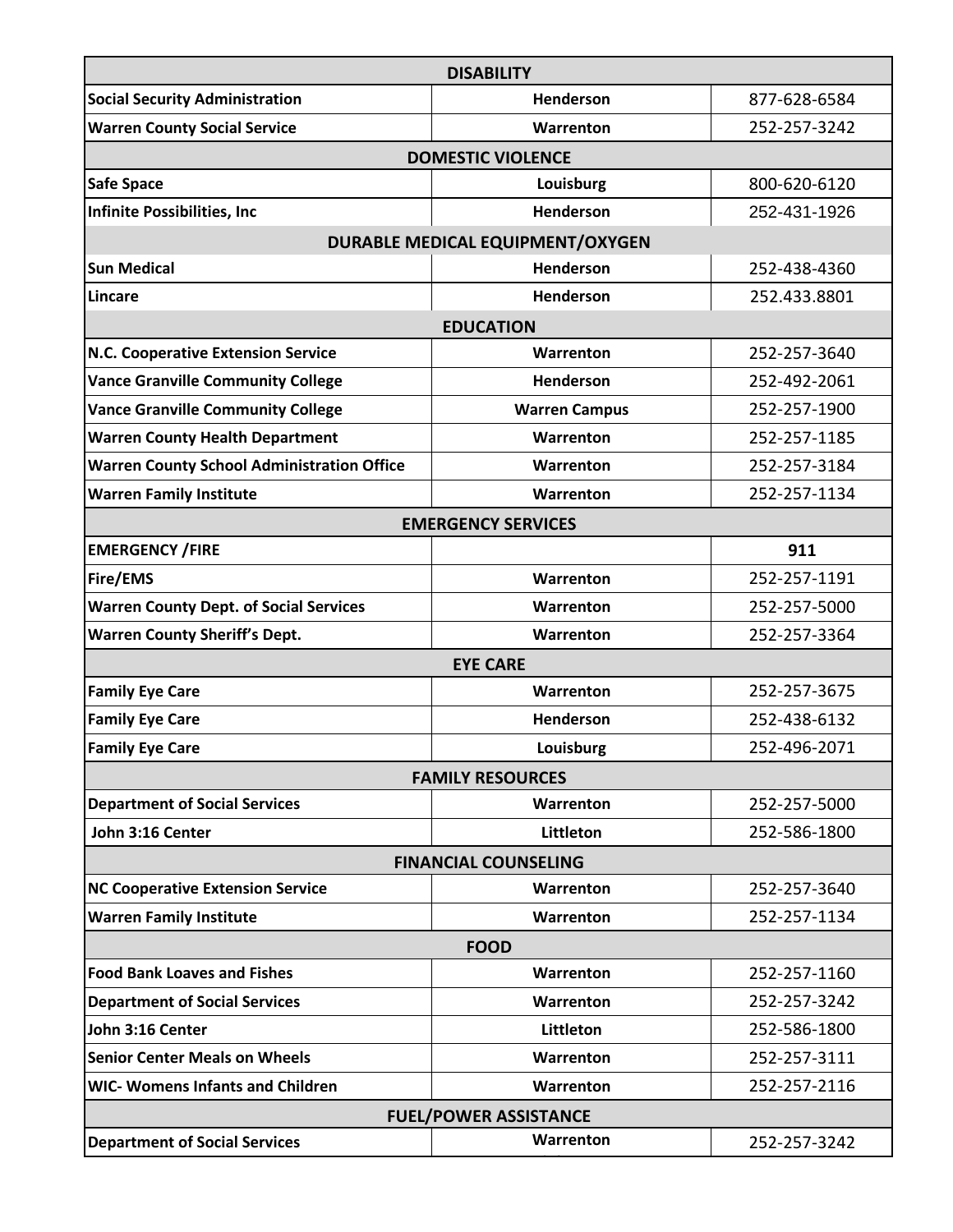| <b>FANS</b>                                                |                                 |              |  |
|------------------------------------------------------------|---------------------------------|--------------|--|
| <b>Warren County Senior Center</b>                         | Warrenton                       | 252-257-3111 |  |
| <b>FUNERAL SERVICES</b>                                    |                                 |              |  |
| <b>Blaylocks</b>                                           | Warrenton                       | 252-257-3175 |  |
| <b>Blaylocks</b>                                           | Littleton                       | 252-586-3412 |  |
| <b>Boyds</b>                                               | Warrenton                       | 252-257-5902 |  |
| Greene's, R.H                                              | Warrenton                       | 252-257-2345 |  |
| <b>Robinsons</b>                                           | Littleton                       | 252-586-3661 |  |
|                                                            | <b>HOME HEALTH SKILLED CARE</b> |              |  |
| <b>Amedisys</b>                                            | Louisburg                       | 800-377-5827 |  |
| Gentiva                                                    | Youngsville                     | 919-554-2279 |  |
| <b>Halifax Home Health and Hospice</b>                     | <b>Roanoke Rapids</b>           | 252-308-0700 |  |
| <b>Interim Home Health</b>                                 | <b>Roanoke Rapids</b>           | 252-537-1500 |  |
| <b>Maria Parham Home Health</b>                            | Henderson                       | 252-431-3708 |  |
| <b>WARREN COUNTY HOME HEALTH AGENCY</b>                    | Warrenton                       | 252-257-4081 |  |
|                                                            | <b>HOSPICE</b>                  |              |  |
| <b>Amedisys</b>                                            | Louisburg                       | 800-377-5827 |  |
| <b>Community Home Care &amp; Hospice</b>                   | <b>Henderson</b>                | 252-430-7760 |  |
| <b>Halifax Home Health &amp; Hospice</b>                   | <b>Halifax</b>                  | 252-308-0700 |  |
| <b>PruittHealth Hospice</b>                                | <b>Rocky Mount</b>              | 252-442-9126 |  |
|                                                            | <b>HOSPITALS</b>                |              |  |
| Virginia<br>Commonwealth<br><b>University</b><br>Community | South Hill, VA                  | 434-447-3151 |  |
| <b>Granville Medical Center</b>                            | Oxford                          | 919-690-3000 |  |
| <b>Halifax</b>                                             | <b>Roanoke Rapids</b>           | 252-535-8011 |  |
| <b>Maria Parham Hospital</b>                               | Henderson                       | 252-438-4143 |  |
| <b>Nash</b>                                                | <b>Rocky Mount</b>              | 252-443-8000 |  |
|                                                            | <b>HOUSING ASSISTANCE</b>       |              |  |
| <b>Bureau of Indian Affairs</b>                            |                                 | 615-564-6500 |  |
| <b>USDA Home Repair Program</b>                            | Henderson                       | 252-438-3141 |  |
| <b>Warren Family Institute</b>                             |                                 | 252-257-1134 |  |
| <b>INFORMATION &amp; REFERRAL</b>                          |                                 |              |  |
| <b>United Way Information and Referral</b>                 |                                 | 211          |  |
| <b>Warren County Dept. of Social Services</b>              | Warrenton                       | 252-257-5000 |  |
| <b>Warren County Senior Center</b>                         | Warrenton                       | 252-257-3111 |  |
| <b>INSURANCE/BENEFITS</b>                                  |                                 |              |  |
| <b>Warren County Dept of Social Services / Medicaid</b>    | Warrenton                       | 252-257-3242 |  |
| <b>Social Security Administration/Medicare</b>             | Henderson                       | 252-438-8977 |  |
| <b>Warren County Senior Center</b>                         | Warrenton                       | 252-257-3111 |  |
| <b>LEGAL SERVICES</b>                                      |                                 |              |  |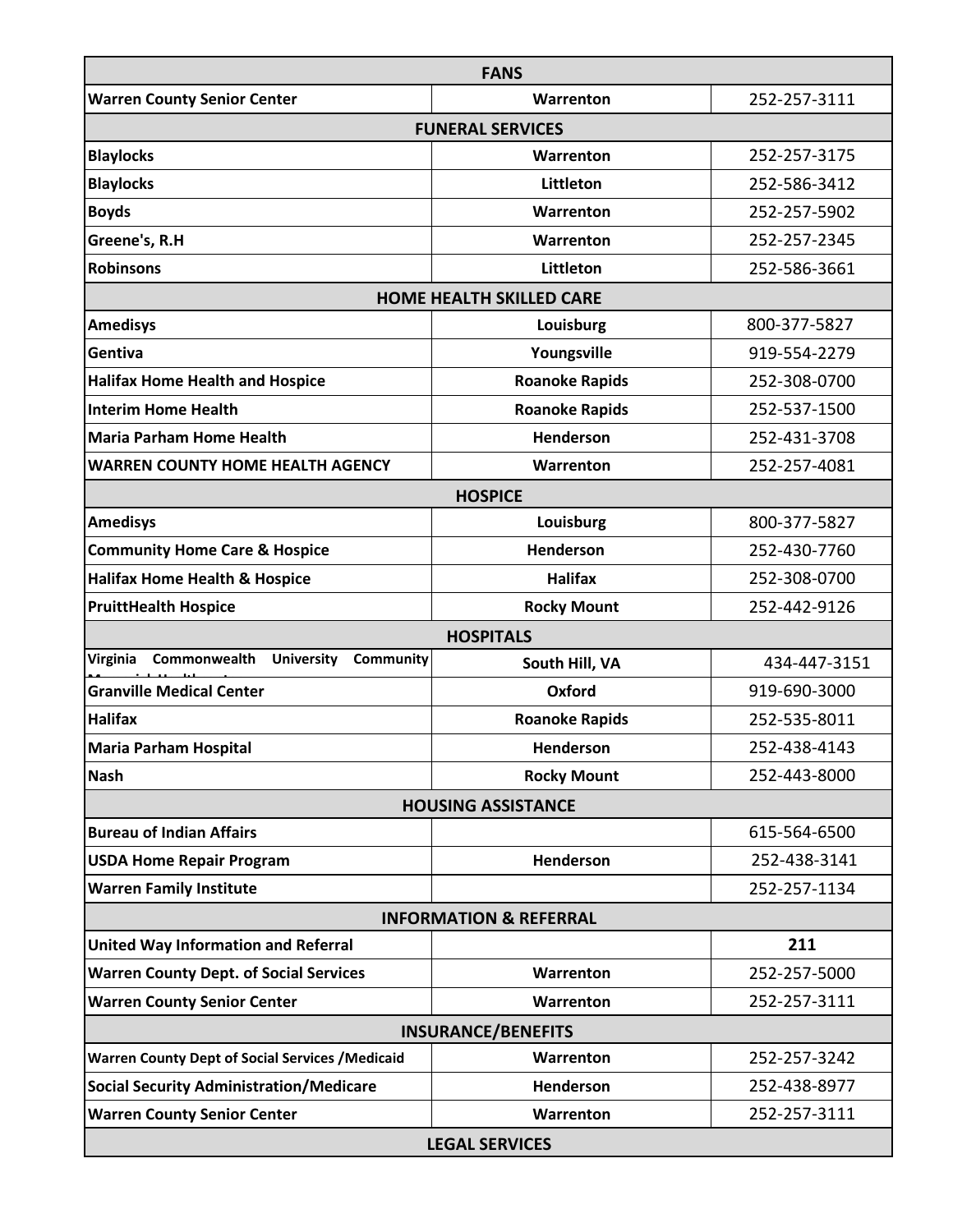| <b>NC Bar Association Referral Line</b>           | www.findalawyer.org                 | 800-662-7660 |  |
|---------------------------------------------------|-------------------------------------|--------------|--|
| <b>NC Legal Aide</b>                              |                                     | 800-331-7594 |  |
| <b>LIBRARY</b>                                    |                                     |              |  |
| <b>Warren County Memorial Library</b>             | Warrenton                           | 252-257-4990 |  |
| Littleton Library                                 | Littleton                           | 252-586-3608 |  |
|                                                   | <b>MENTAL HEALTH SERVICES</b>       |              |  |
| <b>Cardinal Innovations Health Care Solutions</b> | <b>Henderson</b>                    | 252-430-8855 |  |
| <b>Toll Free number</b>                           | http://www.cardinalinnovations.org/ | 877-619-3761 |  |
| <b>Family Preservation</b>                        |                                     | 919-401-1151 |  |
| <b>Suicide Hotline</b>                            |                                     | 800-273-8255 |  |
| <b>Freedom House - Warrenton</b>                  | www.freedomhouserecovery.org        | 252-879-0091 |  |
| <b>ALCOHOL AND DRUG RESOURCES</b>                 |                                     |              |  |
| <b>Alcoholics Anonymous (AA)</b>                  | www.raleighaa.com                   | 800-503-8602 |  |
| <b>AA Meetings/Open</b>                           |                                     |              |  |
| John 3:16 Center                                  | Littleton                           | 252-586-1800 |  |
| <b>Freedom House Lake Area</b>                    | Norlina                             | 252-456-6541 |  |
| <b>Wesley Memorial Methodist Warrenton</b>        | Warrenton                           | 252-432-7592 |  |
| <b>Alanon-Alateen Family Groups</b>               | www.alanonalateen6nc.org            | 800-243-4035 |  |
| <b>AL-ANON Meetings/Open</b>                      |                                     |              |  |
| <b>Addiction Recovery Center for Men</b>          | <b>Henderson</b>                    | 252-492-5746 |  |
| <b>Wesley Memorial Methodist Warrenton</b>        | Warrenton                           | 252-456-3404 |  |
| <b>Addiction Recovery Support Groups</b>          |                                     |              |  |
| <b>Christ-Centered 12 Step Rec Ministry</b>       | Warrenton                           | 252-257-4041 |  |
| <b>Freedom House Lake Area</b>                    | ted.a@fhrecovery.org                | 252-456-6541 |  |
| <b>Narcotics Anonymous (NA)</b>                   | www.na.org                          | 818-773-9999 |  |
| <b>NA Meetings/Open</b>                           |                                     |              |  |
| John 3:16 Center                                  | Littleton                           | 252-586-1800 |  |
|                                                   |                                     |              |  |
| <b>Outpatient Physical Rehab</b>                  |                                     |              |  |
| Maria Parham Hospital Rehab                       | <b>Henderson</b>                    | 252-436-1600 |  |
| <b>PERSONAL CARE SERVICES</b>                     |                                     |              |  |
| <b>Advantage Care In Home Service</b>             | <b>Henderson</b>                    | 252-430-7878 |  |
| <b>Angel Home Care</b>                            | Warrenton                           | 252-257-5848 |  |
| <b>Comfort of Home Care</b>                       | Warrenton                           | 252-432-4195 |  |
| <b>Jay Homecare</b>                               | <b>Hollister</b>                    | 252-586-3755 |  |
| <b>Maxim</b>                                      | Louisburg                           | 800-852-3986 |  |
| <b>United Home Care</b>                           | <b>Henderson</b>                    | 252-438-1030 |  |
| <b>Dependable Nursing</b>                         | <b>Norlina</b>                      | 252-701-0065 |  |
| <b>Department of Social Services</b>              | Warrenton                           | 252-257-5000 |  |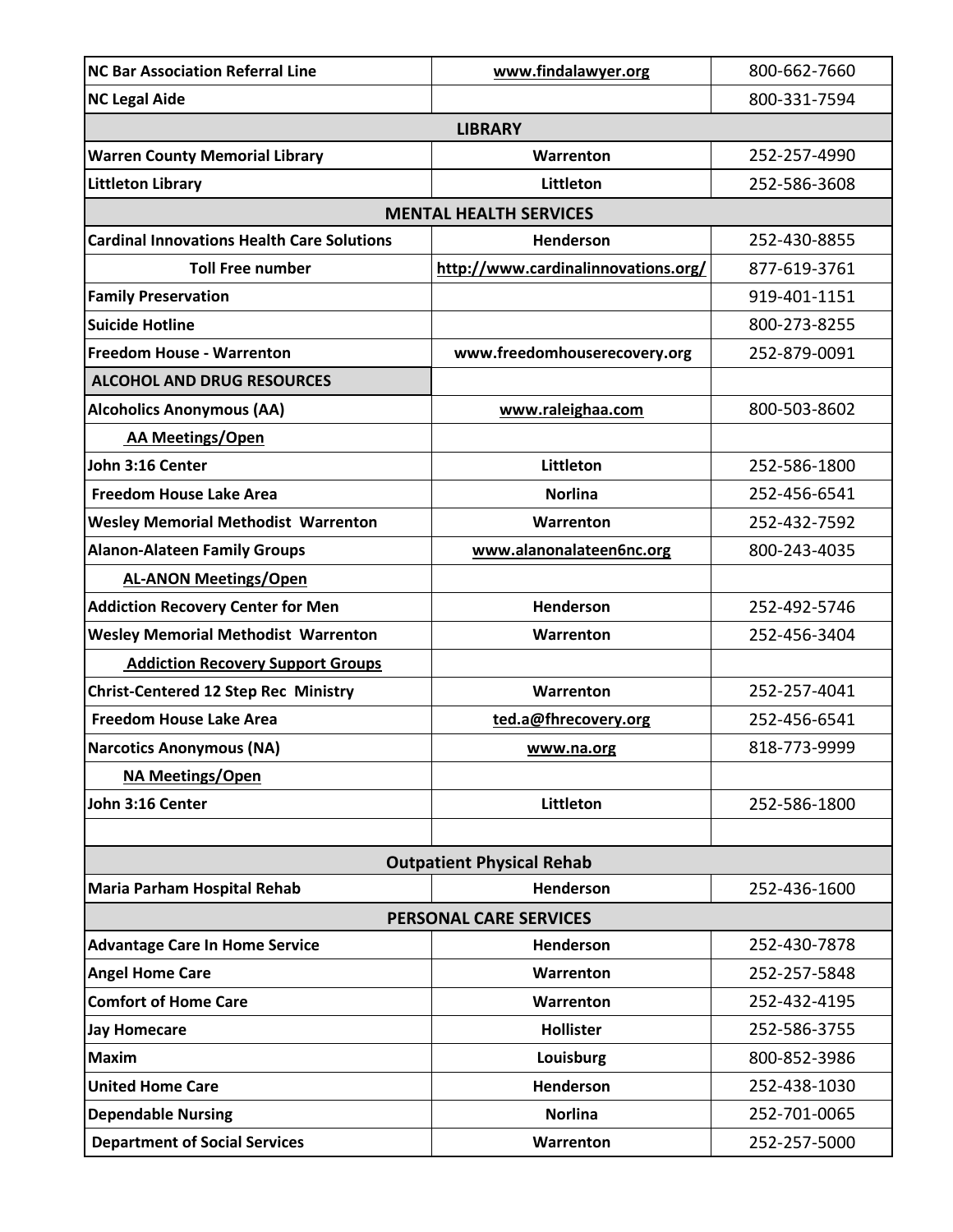| <b>Personal Emergency Response</b>                    |                                       |                |  |
|-------------------------------------------------------|---------------------------------------|----------------|--|
| Hasten help                                           |                                       | 800-582-3073   |  |
| Lifeline                                              | www.lifelinesystem.com/info           | 800-380-3111   |  |
| <b>Safelink</b>                                       |                                       | 800-723-3546   |  |
|                                                       | <b>PHARMACIES</b>                     |                |  |
| <b>Drugco</b>                                         | Lake                                  | 252-586-3836   |  |
| <b>Futrell Pharmacy</b>                               | Littleton                             | 252-586-3414   |  |
|                                                       | Warrenton                             | 252-257-2147   |  |
| <b>Walgreens</b>                                      | Warrenton                             | 252-257-2922   |  |
| <b>Rural Health Group</b>                             | <b>Norlina</b>                        | 252-456-2009   |  |
| <b>Walmart</b>                                        | <b>Henderson</b>                      | 252-438-9096   |  |
|                                                       | PRESCRIPTION DRUG ASSISTANCE          |                |  |
| Medicare Part D                                       |                                       | 800-443-9354   |  |
| <b>MedAssist</b>                                      |                                       | 1-866-331-1348 |  |
| <b>Dept of Social Services Medicid Eligibility</b>    |                                       | 252-257-3242   |  |
| North Carolina Senior Care Council                    | http://carenorthcarolina.org/         |                |  |
|                                                       | <b>RAMPS/ HOME MODIFICATIONS</b>      |                |  |
| <b>Independent Living</b>                             | Raleigh                               | 919-859-8301   |  |
| <b>Choanoke Area Development Assoc</b>                | <b>Roanoke Rapids</b>                 | 252-537-1111   |  |
|                                                       | <b>RECREATION &amp; LEISURE</b>       |                |  |
| <b>Warren County Dept. of Recreation</b>              |                                       | 252-257-2272   |  |
| <b>Warren County Health Dept. (Exerstyle Program)</b> |                                       | 252-257-1185   |  |
| <b>Warren County Senior Center</b>                    |                                       | 252-257-3111   |  |
|                                                       | <b>SERVICES for VISUALLY IMPAIRED</b> |                |  |
| NC Division of Services for the Blind                 | 919-733-9822                          | 866) 222-1546  |  |
| <b>Raleigh District Office</b>                        | 919-733-4234 Voice/TTY                | 800-422-1871   |  |
| <b>Warren County Public Library</b>                   |                                       | 252-257-4990   |  |
| <b>Warrenton Lions Club</b>                           |                                       | 252-257-4270   |  |
| <b>SHELTER</b>                                        |                                       |                |  |
| For openings listen to 1520AM WARR                    | Warrenton                             | 252-257-9277   |  |
| or call Warren County Sheriff's Dept. [24/7]          | Warrenton                             | 252-257-3456   |  |
| <b>SKILLED NURSING FACILITY</b>                       |                                       |                |  |
| <b>Brantwood Nursing Center</b>                       | Oxford                                | 919-690-3334   |  |
| <b>Kerr Lake Nursing &amp; Rehab Center</b>           | Henderson                             | 252-492-7021   |  |
| <b>Franklin Oaks</b>                                  | Louisburg                             | 919-496-7222   |  |
| <b>Guardian Care</b>                                  | <b>Henderson</b>                      | 252-438-6141   |  |
| <b>Signature Health Care</b>                          | <b>Ronoake Rapids</b>                 | 252-537-6181   |  |
| <b>Universal Health Care</b>                          | Oxford                                | 919-693-1531   |  |
| <b>Warren Hills Retirement</b>                        | Warrenton                             | 252-257-2011   |  |